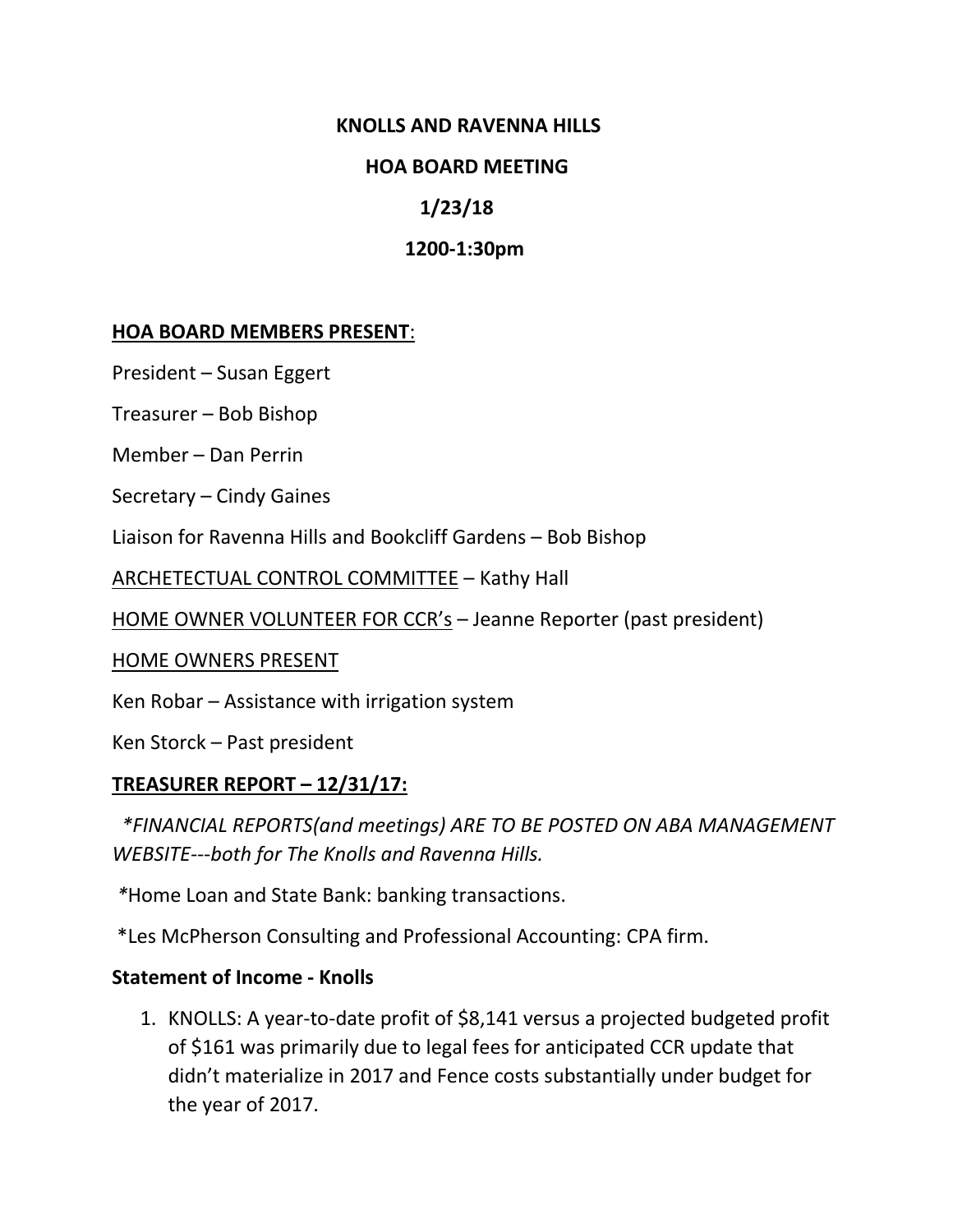- 2. Expenses that offset the under budgeted accounts, coming in over budget were special projects during the year: Rock Mulch Projects, Tree Spraying, submerged pump purchase.
- 3. Accounting costs associated with transition to new accounting company: Les McPherson CPA.
- 4. Miscellaneous income from State Farm Insurance \$1491 contributed to profit.
- 5. Cash Operating account, end of year: \$40,324.
- 6. Capital Reserves: \$36,375.

### **Statement of Income – Ravenna Hills**

- 1. Month of December profit: \$2710 was lower than budgeted \$6456 due to the accrual of \$4000 in the month of December for CCR update expense yet to be recorded.
- 2. 2017 profit \$5,827 versus projected profit of \$464 due to snow removal costs under budget for 2017 by \$3,389; and transfer fees of \$1,889 contributed to the increased profit versus budget in 2017.
- 3. Cash operating account end of year: \$49,701.
- 4. Capital Reserves: \$14,485.

### **Savings Accounts**:

**Knolls**: \$17,271

### **Ravenna Hills**: \$5,306

### **Ravenna Hills-Street Fund**: \$36,724

### **Cash Flow Analysis**

1. Cash flow input/outgoing for 2017 were sufficient to cover budgeted expenses.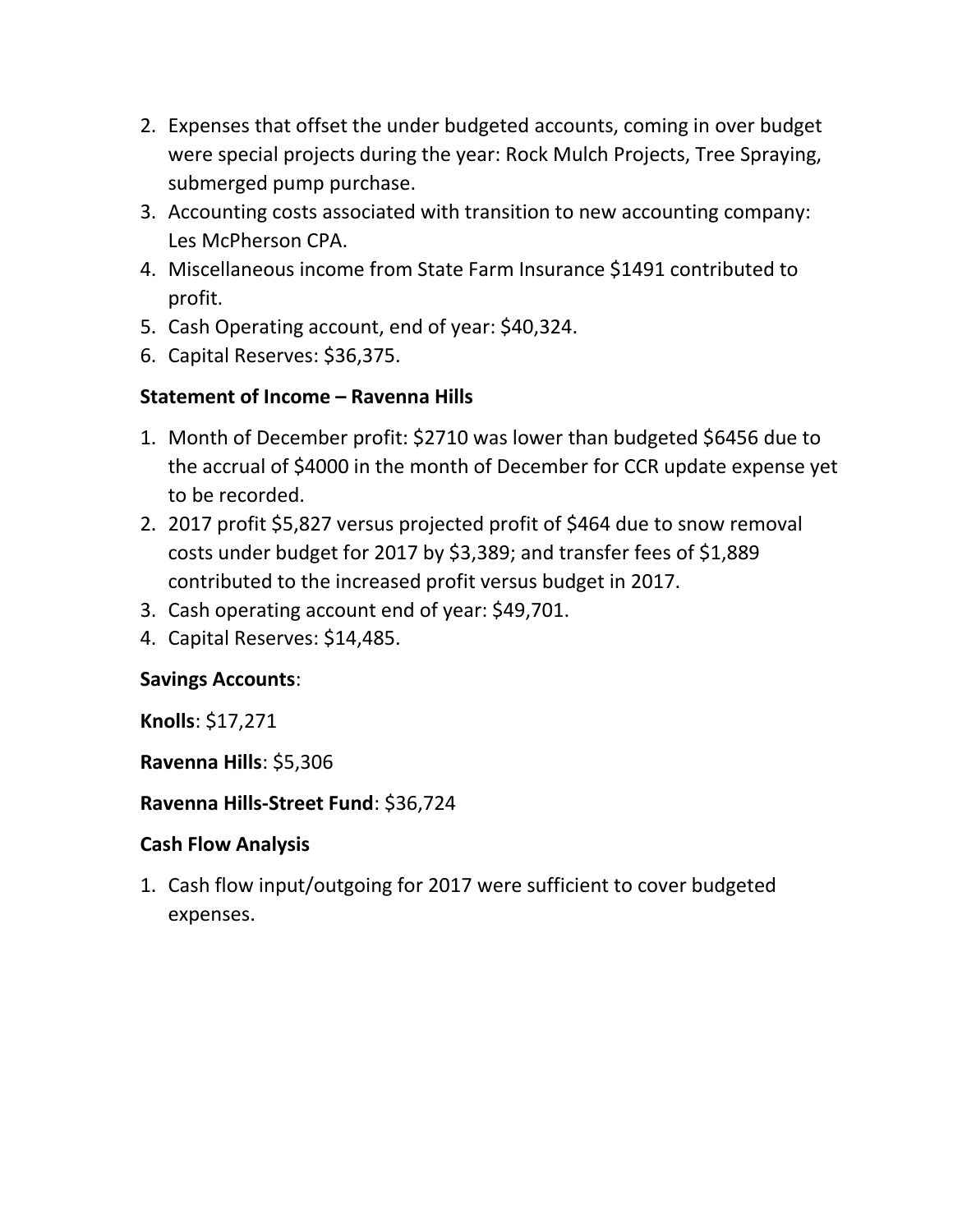### **NEW BUSINESS**

**Election of Board Members:** Current HOA Board members were voted to remain in current positions.

## *ATTENTION: There are open board positions\**

*PLEASE consider volunteering to serve on our wonderful, fun and hardworking Board to keep our neighborhood beautiful!*

*Contact any board member or Cindy 241-5280 if interested. THANKS!*

### **Fences: (Dan Perrin)**

- 1. Dan repaired some fence pickets in the common area on Woodgate.
- 2. Post repair: each post will be evaluated to be replaced or repaired with either a metal vs. wood posts. Wood is most cost effective. An added wood post next to the existing post will probably be preferred due to cost and it is also looks nice.
- 3. Hanging Tree branch across the street from the duck pond WILL be removed. Technique to complete this is being discussed.
- 4. Brad Green Services completed some fence work (posts). Cost \$950.

## **Trash:**

- 1. Dan Perrin and Ken Storck are frequently (weekly), picking up trash at the entrance of 27 ½ Road and Piazza Way. And along 27 ½ Road in front of the Knolls.
- 2. Please call the police (report license plates if possible) if you see someone disposing of trash.
- 3. Trash has also been seen being tossed on the yards of homes on Briar Ridge Road.

## **THEFT:**

1. Theft of the KNOLLS letters at the entrance of 27 ½ Road and Piazza Way is occurring.

2. PLEASE call the police if you see this or have any information! Susan Eggert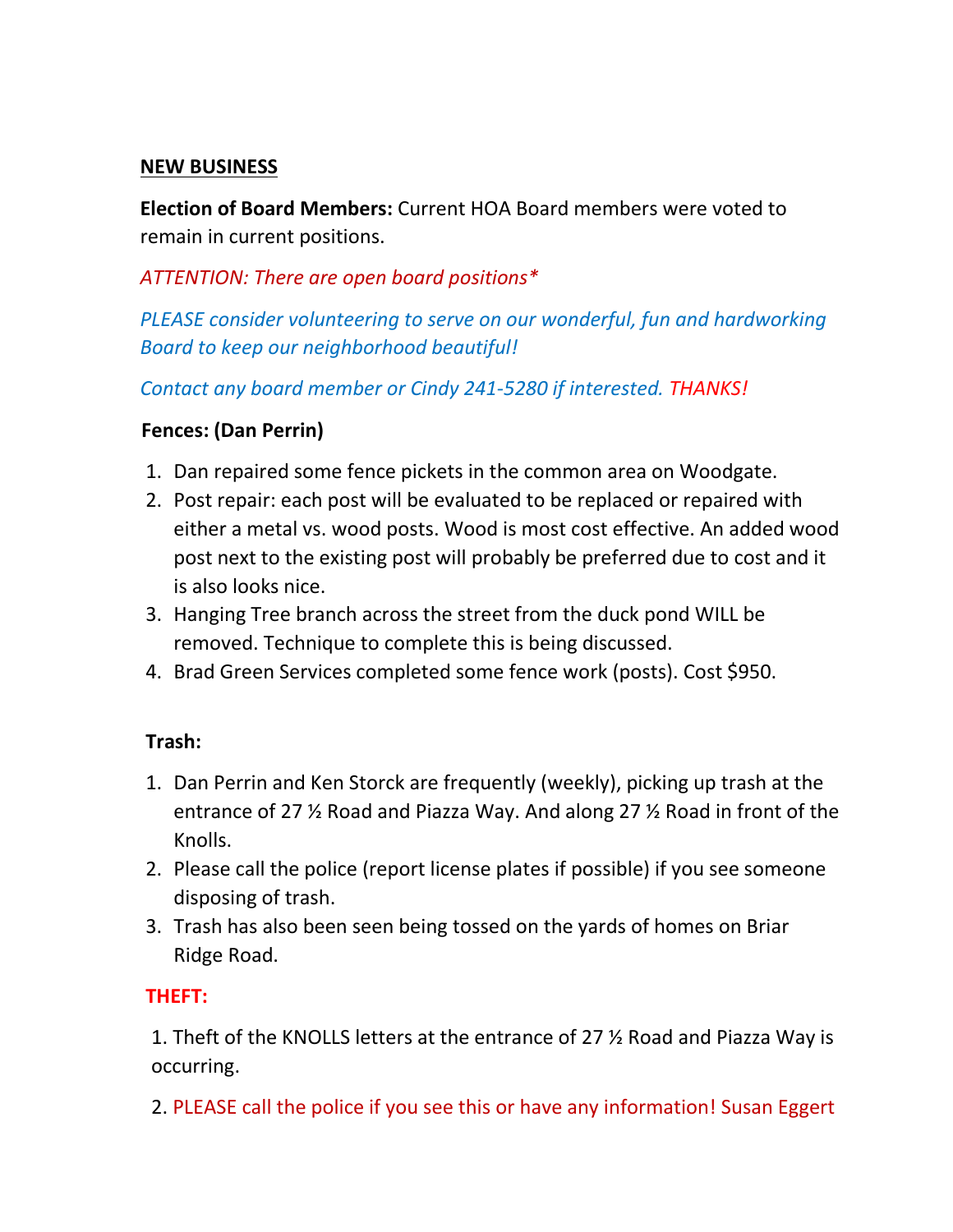# Has filed a report with the police.

3. The HOA board is discussing a plan of action. Video surveillance and signs and extra lighting, are being discussed.

4. "Bud Signs" has been hired to replace and paint the new letters that are missing at the entrance of 27 ½ Road and Piazza Way.

Work was completed 1/25/18.

5. **Mailboxes on Piazza Way:** were repainted by Brad Green Services; cost \$507.

6. **Street Lights:** it has been noted by Dan Perrin that some of the light bulbs in the street lights are blinking and need replacement. He will call or email the City of Grand Junction who will replace the lights. He has currently noticed malfunctioning lights on Cortland and Piazza.

7**. ACC Form**: The Architectural Control Committee has proposed changes to the ACC Form. These proposed changes will be forwarded to the HOA Board for approval. Once the form is updated, it will be posted on ABA Management Website.

\*A member of the ACC **and** a Board member must sign off on the ACC form before approval for the project is granted to the homeowner. PLEASE do not start the project until the form is returned to the homeowner---allow at least 5 days.

# **Ravenna Hills Landscaping and Irrigation:**

1. Enrique with Bookcliff Gardens (was the lead Irrigation employee) has resigned. Bookcliff Gardens assured Bob Bishop(Laison for Ravenna and Bookcliff) that the irrigation system will continue to be maintained efficiently.

Also, Ken Robar (homeowner) volunteered to orient anyone at Bookcliff Gardens to the irrigation system, which is complex. Ken Robar has oriented many employees to the irrigation system for many years thank you Ken!!

\*\*Discussed the need for a Handbook that contains all the irrigation Information.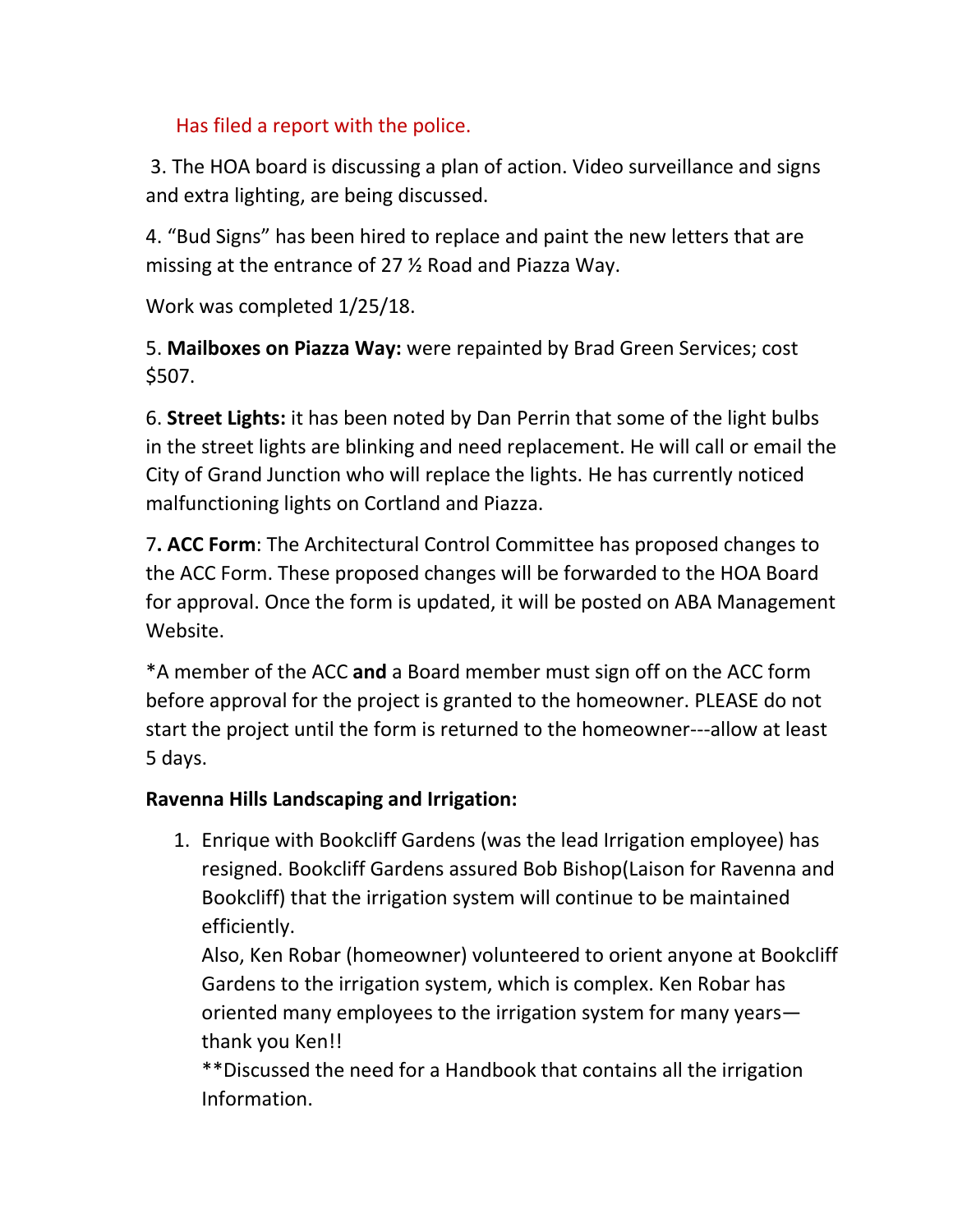- 2. Liaison report for Ravenna and Bookcliff Gardens has been closed out for 2017.
- 3. Pond 2 dredging was completed 1/15/18, this was able to be done early due to nice weather. This was a budgeted expense for 2018.
- 4. There was minimal damage during the dredging process and only some rock replacement was needed along the edge of pond 2. Cost was \$701; which was less than the amount budgeted.
- 5. Jeanne Reporter explained that the rocks between Pond 1 and 2 have been positioned in a specific way to divert water away from the pump house in the case of flooding (heavy rains). Rocks were placed like a gully. At some time in the future the rocks may need to be repositioned due to shifting.
- 6. New Keys were ordered and obtained for the pump house.
- 7. Lawn Edging: The lawn edging continues to need replacing in the Common areas. Currently using concrete. The cost for edging is expensive and the board continues to discuss what areas will be paid for by the HOA.

# **OLD BUSINESS**

- 1. Basketball hoop in Ravenna Hills has been removed from the street. **CCR's**
- 2. CCRs: Two board members discussed with Fred Aldrich(local attorney), the need to update the CCR's for Ravenna Hills and The Knolls. Mr. Aldrich has historical knowledge and experience of our HOA.
- 3. The HOA board voted to hire Mr. Aldrich. The cost was previously budgeted. Bob bishop will notify Mr. Aldrich.
- 4. The CCR's for Ravenna Hills will be completed first and then the Knolls.
- 5. Discussion occurred about the need for a possible 5<sup>th</sup> Amendment for Ravenna Hills prior to updating CCR's, scheduled for 2018. \*Jeanne Reporter indicated the  $5<sup>th</sup>$  amendment does not apply to Knolls Circle.
- 6. Amendment to First amended and Restarted Declaration of CCR's and Easements of the Knolls Master Association dated 2/4/2013, has been updated to the Knolls.

**Website**: **www.abamanagement.net**